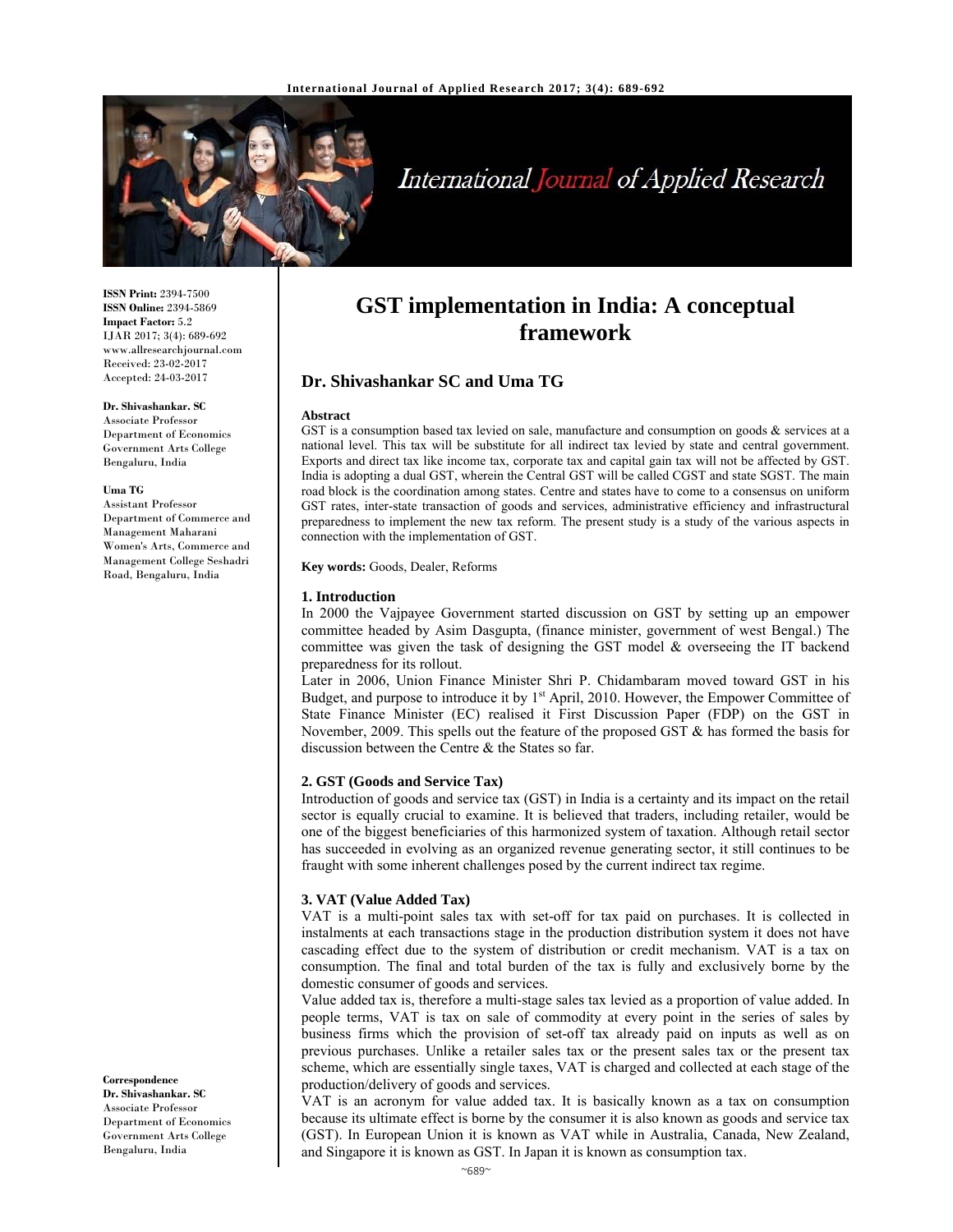However, most of the states in India, from April 01, 2005, have supplemented the sales tax with the new value added tax (VAT). In India is classified under the following tax slabs.

- 0% for the essential commodities.
- 1% on gold as well as expensive stones.
- 4% on capital merchandise, industrial inputs, and commodities of mass consumption.
- 12.5% on all other item.
- Variable rates (depending on states) are applicable for tobacco, liquor, petroleum product etc.

#### **4. Meaning of GST**

Goods & services tax is a board based & a single comprehensive tax levied on goods & services consumed in an economy. GST is levied at every stage of the of the production-distribution chain with applicable set offs in respect of the tax remitted at previous stages. It is basically a tax can financial consumption.

#### **5. Definition of GST**

GST is tax on goods & services with value addition at each stage having comprehensive & continuous chain of set of benefit from the producer's/service provider's point up to the retailers level where only the financial consumer.

#### **6. The Challenges of Implementing GST**

The introduction of good  $&$  services tax (GST) is one of the biggest tax reforms for India GST is not just a tax change but it will benefit the economy as a whole  $&$  have for – reaching impact on businesses.

#### **7. The Current Challenges**

GST is meant to simplify the Indian indirect tax regime by replacing a host of taxes by a single unified tax. There by subsuming central excise, service tax VAT entry tax etc. However there is a plethora of challenges implementation some of these are highlighted below.

The GST constitutional amendment bill was passed by Lokasabha in May, 2015. However, the government faced tremendous political setbacks & failed to get it passed in the Rajyasabha during the monsoon & the winter session last year.

Once this is achieved another herculean task would be to get the GST bill passed by the respective state government in state assemblies. The government would also be required to put the GST bill in the public domain & give sufficient time to all stakeholders to comprehend & give their views on the ill, tax rate of 17 percent to 19 percent.

Further the threshold limit of turnover for idea under GST is another bond of contention between the government and empowered committee, aiming to burden the tax base under GST another factor that will impact the success of GST is the robust it backbone connection all state government trade and industry banks and other stakeholders on a real time basis the government has already incorporated an SPV VIZ goods and service tax network (GSTN),which has to develop a GST portal \_front end system for trade and industry and back end system for all industry and back end system for registration return filing tax payment IGST settlement, MIS and other dash boards on GST portal to all the stakeholders.

GST is quite different from the existing indirect taxation system in the country, for effective implementation of GST,

tax administration staff\_ both at central and state levels would require to be trained properly in terms

Of concept legislation and produce. The tax administration staff would also need to change this mind set.

#### **8. Budget Offerings**

In the previous budget the payer to learn, unlearn and relearn, the GST not only in letter but in spirit too. As per the constitutional Amendment bill placed in the Lokasabha. It was proposed that states would be allowed to levy an additional' percent non-valuable tax on inter–state supply of goods for the initial two years. In order to compensate the states for loss of revenue while moving to GST this was supported by a few states while a few others criticised the same, while few others criticised the same. However recently the Empower Committee recommended abolition of the additional tax.

#### **9. The Impact of GST**

GST will be a welcome change for the economy since is expected to simplify the indirect tax structure India. However, it is expected to have for reaching impact on businesses while the constitution. Amendment bill has not yet been passed, at this stage. The businesses should prepare for GST by undertaking GST impact assessment study & have a high–level plan for the GST transition.

### **10. Background of Goods and Services Tax (GST) In India**

The Vijay kelkar task force on implementation of the financial responsibility and budget management (FRBM) Act, 2003 had pointed out that although the indirect tax policy in India has been steadily progressing in the direction of VAT principle since 1986, the existing system of taxation of goods and services still suffers from many problems. The tax base is fragmented between the centre and states. Which make up half of the GDP, are not taxed appropriately. In many situations, the existing tax structures has cascading effects. These problems lead to tax-GDP ratio, besides causing various distortions in the economy.

In this context, the Kelkar Task force had suggested a comprehensive goods and services tax (GST) based on vat principal. Value-added tax (VAT) is a modern and progressive system of sales tax. It brings in the system of system of self-assessment giving rise to transparency and mutual trust. It is charged and collected by dealers on the price paid by the customer. The empowered committee released a White paper on VAT on 17<sup>th</sup> January 2005. This was the uniform basis the states agreed to adopt to avoid competition b\w states. VAT replaced sales tax on 4<sup>th</sup> January 2005.The empowered committee, constituted by Government of India, provided the basic framework for VAT laws in the states but the have a liberty to set their own valuations for the VAT levied in their own territory.

In 2000, the Vajpayee Government started discussion on GST by setting up an empowered committee, headed by Asim Dasgupta, (Finance Minister, Government of west Bengal). The committee was given the task of designing the GST model and overseeing the IT back-end preparedness for its rollout. The effort to introduce the new tax regime was reflected, for the first time, in 2006 -2007 Union budget speech. The then finance minister Shri. P. Chidambaram remarked that there is a large consensus that the country must move towards a national level GST that must be shared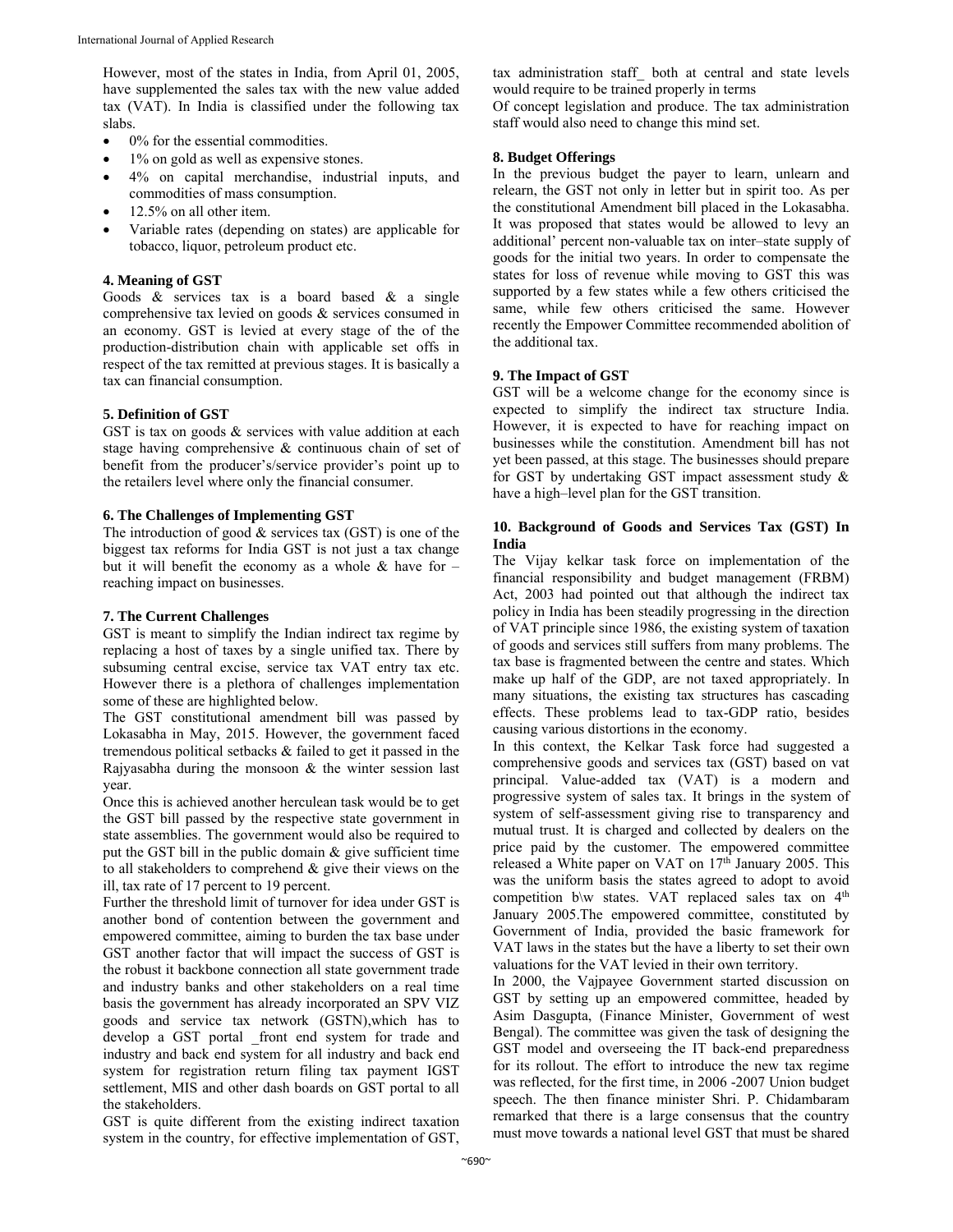between the centre and the states. He proposed 1<sup>st</sup> April, 2010. As the date for introducing GST.

The present rates for services tax and CENVAT, that is most proximate to the global GST rate, and the continuous steps towards phasing out of central sales tax (CST), clearly hints at the endeavour on the part of government of with the central Government to prepare a roadmap for introducing a national level GST with effect from 1<sup>st</sup> April 2010.In May 2007 empowered committee (EC) of state finance ministers in consultation with central government, constituted a joint working group (JWG), to recommend the GST model. The mandate of the working group was as follows:

- GST should be so designed that it should be revenue neutral to the centre and the states.
- Interest of the special category, North-Eastern states and union territories are to be especially kept in mind.
- The Group will examine different models and ensure that the power of levy, collection and appropriation of revenue must be vested with the centre and the states by examining the pros and cons.

#### **11. Features of Goods and Services**

The present essay looks at the salient feature of the proposed GST& how it is different from the current system of taxation of GST. The information herein is drawn from the official paper on GST on the website of the central board of excise & customs which has played a vital role in the formulation of the GST model the paper can be accessed at the journey of GST.

- Conferring so simultaneous power upon parliament & the state legislatures to make lows governing the GST
- Levy of the integrated GST(IGST )on inter-state transactions of good & services only by the central government
- The GST to be levied on all goods & services except alcoholic liquor for human consumption petroleum & its products.
- Shall be subject to the levy of the GST on a later date notified on the recommendation of the GST council.
- ❖ Compensation to the states for loss or revenue arising on account of implementation of GST for five year.
- The act empowers the centre to impose inter -state supply of to 1% on the year or more this tax will accrue to states from where the supply originates.
- ◆ Creation of the GST council to examine issue relating to goods & services tax & make recommendations to the union  $\&$  the states on parameters like rates cesses  $\&$ surcharges to be subsumed, exemption list & threshold limits, model GST laws, etc.
- The council shall function under the chairmanship of the union finance minister  $\&$  will have all the state governments as members, any decision of the GST council would require three- fourths approval of the council. The states would have two-third of the voting powers and the centre one- third.

#### **12. Significance of GST**

The goods  $&$  services tax GST is a value added tax GST is expected to be critical reform in spurring growth in the economy when introduced GST will not only make the tax system simpler, but will also help in increased compliance boost tax revenues reduce the tax out flow in the hands of the consumers & make export competitive it is hoped that the new government will set forth a road map of the GST

implementation in the upcoming, the basic idea of this bill is to create a single cooperative & undivided India market to make the economy stronger & powerful.

- $\triangleright$  GST is transparent tax & also reduce no of indirect taxes, with GST implemented a business premises can show the tax applied in the sales invoice.
- $\triangleright$  GST will not be a cost to registered retailers therefore three will be no hidden taxes & the cost to registered retailers therefore there will be no hidden taxes & the cost of doing business will be lower
- $\triangleright$  Benefit people a spruces will come down which in turn will help companies as consumption will increase
- $\triangleright$  There is no doubt the product & distribution of goods services are increasingly used or consumed & vice versa separate taxes for goods services.
- $\triangleright$  It would make possible the taxation burden to be split equal ably b/w manufacturing & service.
- GST will be levied only at the final destination of consumption based on VAT this will help in removing economic destination & bring about development of a common national market
- It will also help to build a transparent & corruption free tax administration
- $\triangleright$  The presently a tax is levied on when a finished product moves out from a factory which is paid by the manufacturer.

#### **13. Advantages of GST Goods & Services Tax**

As the Rajya Sabha prepares to pass the constitutional amendment paving the way for the goods & services tax GST the reforms is expected to bump up GDP by about a percentage point or even more here's a look at GST benefit the present structure of indirect taxes is very complex in India government on goods & services.

- The tax structure will be made lean & simple  $\checkmark$  The entire India market will be uniform ma
- The entire India market will be uniform market which way translate into lower business cost
- It is good for export oriented businesses
- In the long run the lower prices on goods for consumer
- It can bring more transparency & better compliance
- Because it is not applied for goods & services which are exported out of India
- $\checkmark$  This reduces the cost of doing business thus enabling fairer prices, for consumers
- $\checkmark$  Number of department tax (Department) will reduce which in turn may lead to less corruption
- For many capital goods input tax credit is not available full input tax credit under GST will mean a 12-14% drop in the cost of capital goods expected a 6% rise in capital goods investment 2% overall.

#### **14. Drawbacks of GST**

- The prices of some goods may fall after successful implementation of GST. But this is possible only if the benefit is actually passed on to the customers there are other factors also like the sellers profit margin that determine the final price of goods but the GST alone does not determine the final price of goods.
- Services will become expensive for ex., telecom banking, airlines and the like.

#### **15. Scope of GST Goods and Services Taxes**

All goods & services are covered under GST regime expect Alcoholic liquor for human consumption Tobacco products